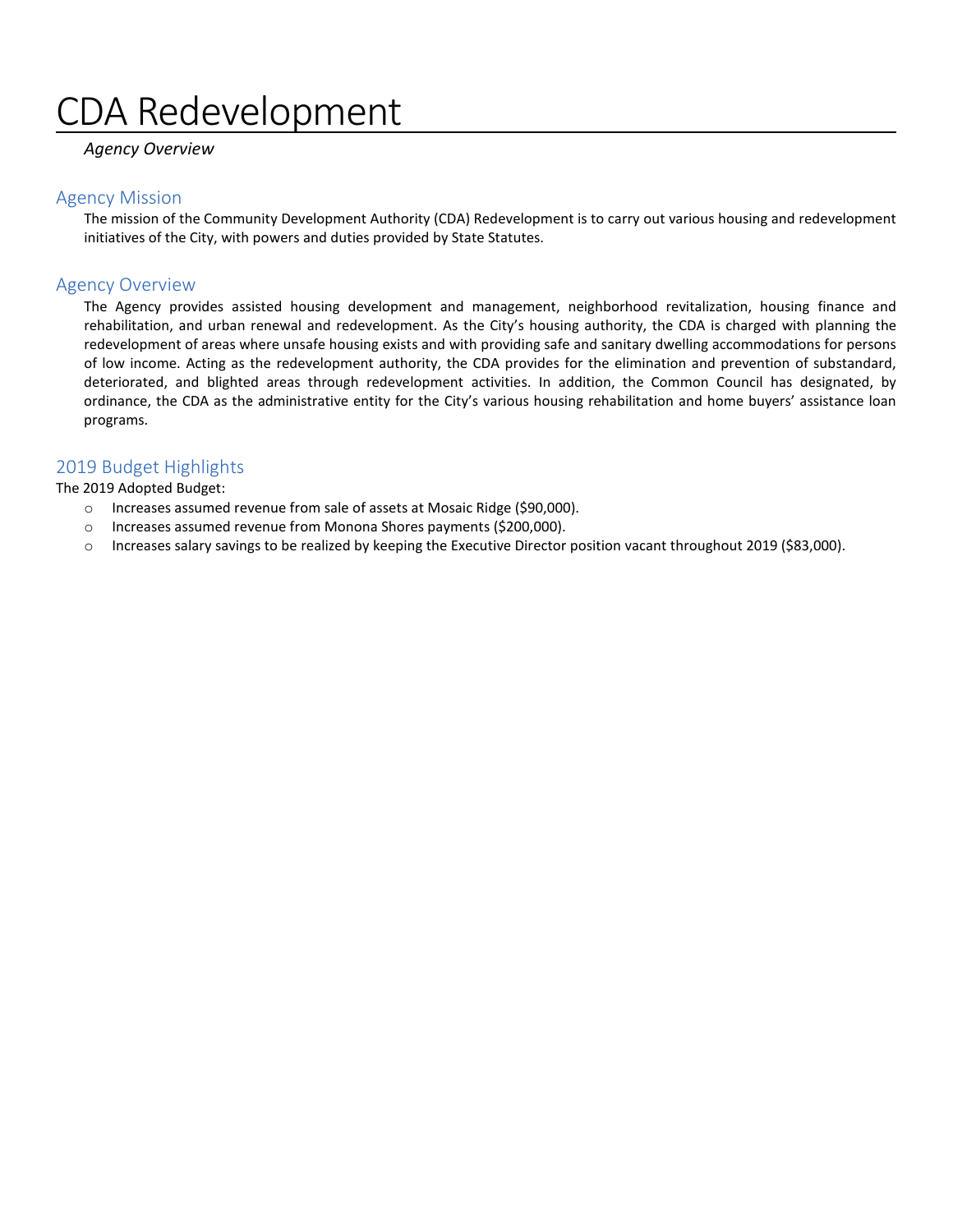# Budget by Service (All Funds)

|                         | 2017 Actual      |     | 2018 Adopted     |  | 2018 Projected   |  | 2019 Request     |  | 2019 Executive   |  | 2019 Adopted |  |
|-------------------------|------------------|-----|------------------|--|------------------|--|------------------|--|------------------|--|--------------|--|
| Revenue                 |                  |     |                  |  |                  |  |                  |  |                  |  |              |  |
| Redevelopment           | (2,528,602)      |     | (2,361,895)      |  | (2,544,626)      |  | (2,646,059)      |  | (2,352,564)      |  | (2,352,564)  |  |
| <b>Total Revenue</b>    | $(2,528,602)$ \$ |     | $(2,361,895)$ \$ |  | $(2,544,626)$ \$ |  | $(2,646,059)$ \$ |  | $(2,352,564)$ \$ |  | (2,352,564)  |  |
| Redevelopment           | 2,528,602        |     | 2,361,895        |  | 2,544,626        |  | 2,646,059        |  | 2.352.564        |  | 2,352,564    |  |
| <b>Total Expense</b>    | 2,528,602        |     | 2,361,895        |  | 2,544,626        |  | 2,646,059        |  | 2,352,564        |  | 2,352,564    |  |
| <b>Net General Fund</b> |                  | - S | $\sim$           |  | $\sim$           |  | - S              |  | $\sim$           |  |              |  |

# Budget by Fund & Major<br>Fund: CDA

Fund:

|                                        |    | 2017 Actual      | 2018 Adopted     | 2018 Projected   | 2019 Request     | 2019 Executive   | 2019 Adopted    |
|----------------------------------------|----|------------------|------------------|------------------|------------------|------------------|-----------------|
| Revenue                                |    |                  |                  |                  |                  |                  |                 |
| <b>Charges for Services</b>            |    | (1,620,419)      | (1,640,000)      | (1,557,299)      | (1,779,450)      | (1,779,450)      | (1,779,450)     |
| <b>Investments &amp; Contributions</b> |    | (593, 956)       | (495,495)        | (499, 877)       | (571, 609)       | (278, 114)       | (278, 114)      |
| Misc Revenue                           |    | (220, 766)       | (166, 400)       | (122,000)        | (205,000)        | (205,000)        | (205,000)       |
| <b>Other Finance Source</b>            |    | 48,064           | (60,000)         | (365, 450)       | (90,000)         | (90,000)         | (90,000)        |
| Transfer In                            |    | (141, 525)       |                  |                  |                  |                  |                 |
| <b>Total Revenue</b>                   | \$ | $(2,528,602)$ \$ | $(2,361,895)$ \$ | $(2,544,626)$ \$ | $(2,646,059)$ \$ | $(2,352,564)$ \$ | (2,352,564)     |
| Expense                                |    |                  |                  |                  |                  |                  |                 |
| <b>Salaries</b>                        |    | 124,868          | 142,505          | 140,429          | 136,563          | 116,779          | 116,779         |
| <b>Benefits</b>                        |    | 63,027           | 59,131           | 17,077           | 47,174           | 40,306           | 40,306          |
| <b>Supplies</b>                        |    | 2,205            | 1,400            | 1,430            | 1,300            | 1,300            | 1,300           |
| <b>Purchased Services</b>              |    | 1,048,182        | 672,122          | 684,960          | 684,562          | 684,562          | 684,562         |
| Debt & Other Financing                 |    | 1,290,321        | 1,486,737        | 1,700,730        | 1,776,460        | 1,509,617        | 1,509,617       |
| <b>Total Expense</b>                   | Ś. | $2,528,602$ \$   | $2,361,895$ \$   | 2,544,626        | 2,646,059<br>-Ŝ  | 2,352,564<br>-S  | \$<br>2,352,564 |
| <b>Net General Fund</b>                |    | - \$             |                  | - \$<br>$\sim$   | \$.<br>$\sim$    | \$<br>$\sim$     | S               |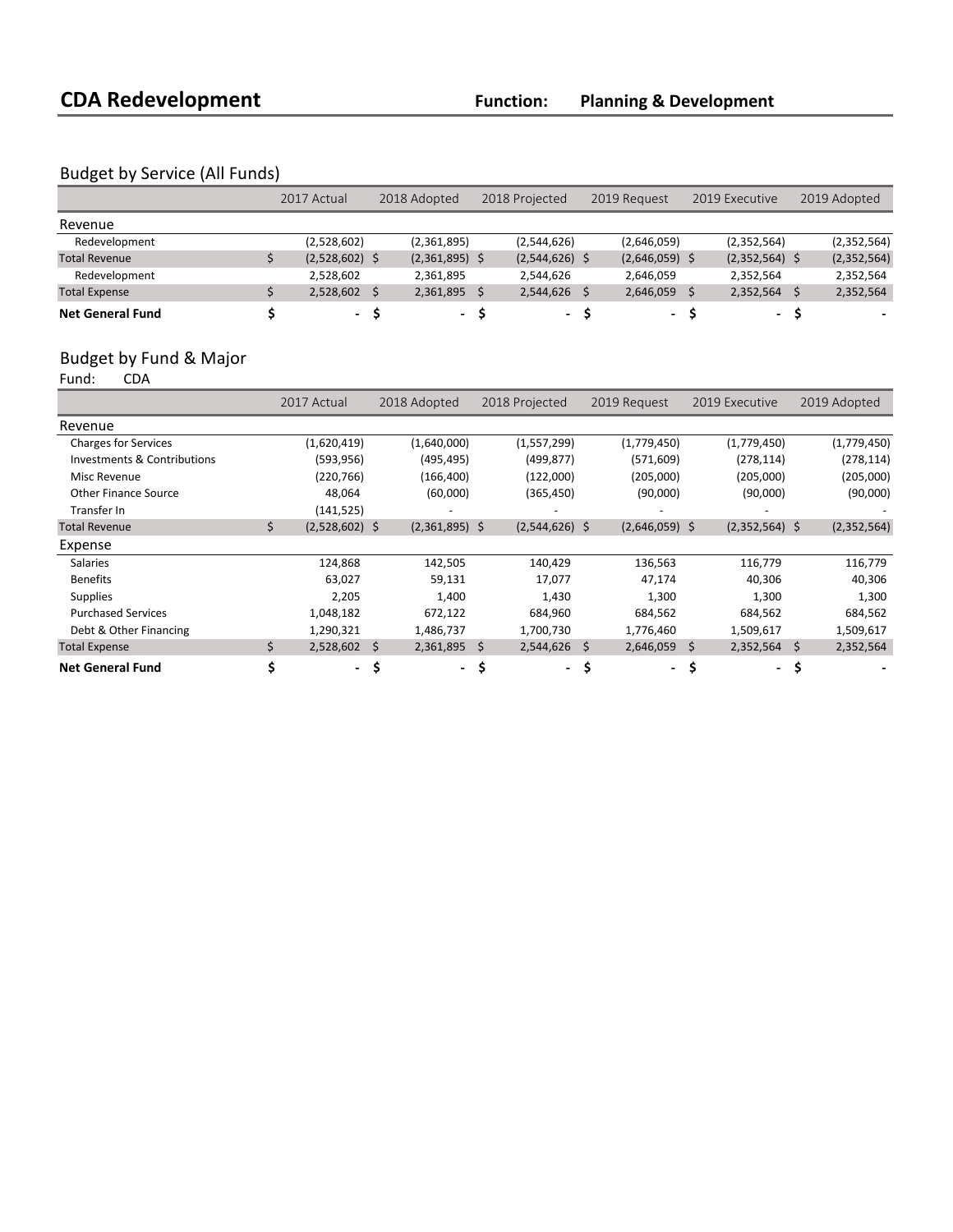*Service Overview*

## **Service: Redevelopment**

### Service Description

This service oversees the Community Development Authority's (CDA) efforts to carry out various economic and redevelopment initiatives of the City. Active CDA redevelopment work includes: The Village on Park, public housing redevelopment in the Triangle, and the Allied Drive Neighborhood redevelopment. The CDA also operates more than 200 affordable apartments with long-term rent restrictions but no federally funded operating subsidy. The goals of this service are to redevelop aging public housing to improve living conditions for existing residents, ensure quality housing for low-income households continues, and undertake redevelopment activities that strengthen low and moderate-income neighborhoods by removing blight and constructing high-quality affordable housing.

### 2019 Planned Activities

• Continue to work on the redevelopment of the Triangle neighborhood, the sale of single family homes at Mosaic Ridge on Allied Drive, and the redevelopment efforts at The Village on Park.

### Service Budget by Account Type

|                           | 2017 Actual    | 2018 Adopted | 2018 Projected           | 2019 Request | 2019 Executive           | 2019 Adopted |
|---------------------------|----------------|--------------|--------------------------|--------------|--------------------------|--------------|
| Revenue                   | (2,528,602)    | (2,361,895)  | (2,544,626)              | (2,646,059)  | (2,352,564)              | (2,352,564)  |
| Expense                   | 2.528.602      | 2.361.895    | 2.544.626                | 2.646.059    | 2.352.564                | 2,352,564    |
| <b>Net Service Budget</b> | $\blacksquare$ |              | $\overline{\phantom{a}}$ |              | $\overline{\phantom{0}}$ |              |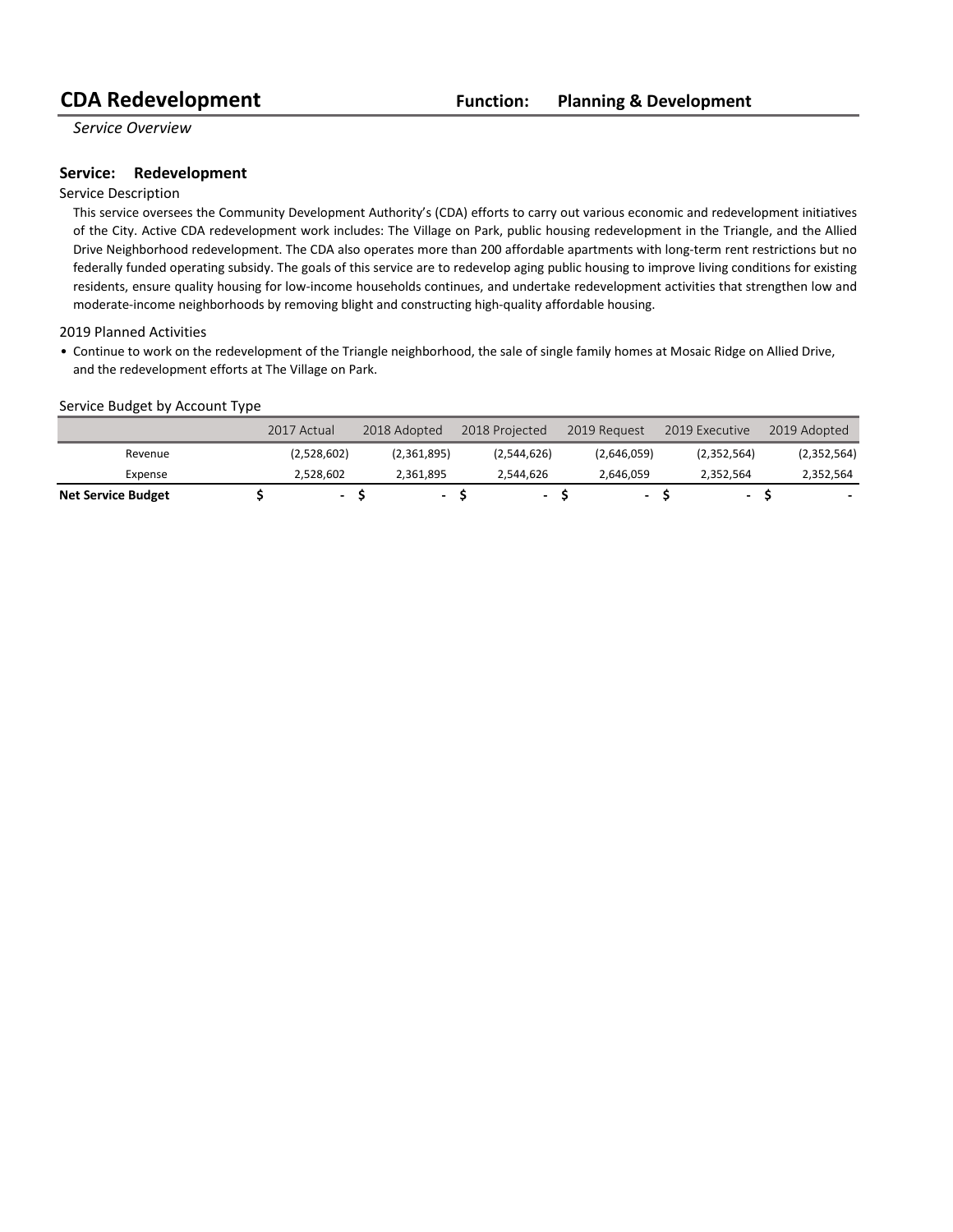**Line Item Detail** 

# **Agency Primary Fund: CDA**

# **Charges for Service**

|                                                             |    | 2017 Actual             |     | 2018 Adopted     | 2018 Projected              | 2019 Request     | 2019 Executive   |    | 2019 Adopted |
|-------------------------------------------------------------|----|-------------------------|-----|------------------|-----------------------------|------------------|------------------|----|--------------|
| <b>Development Fees</b>                                     |    | (8, 445)                |     | (100,000)        | (8,699)                     | (28,000)         | (28,000)         |    | (28,000)     |
| Reimbursement Of Expense                                    |    | (15,007)                |     |                  | (8,600)                     | (60, 450)        | (60, 450)        |    | (60, 450)    |
| Non Dwelling Rent                                           |    | (1,596,968)             |     | (1,540,000)      | (1,540,000)                 | (1,691,000)      | (1,691,000)      |    | (1,691,000)  |
| <b>TOTAL</b>                                                | Ś. | $(1,620,419)$ \$        |     | $(1,640,000)$ \$ | $(1,557,299)$ \$            | $(1,779,450)$ \$ | $(1,779,450)$ \$ |    | (1,779,450)  |
| <b>Investments &amp; Contributions</b>                      |    |                         |     |                  |                             |                  |                  |    |              |
|                                                             |    | 2017 Actual             |     | 2018 Adopted     | 2018 Projected              | 2019 Request     | 2019 Executive   |    | 2019 Adopted |
| Interest                                                    |    | (593, 956)              |     | (495, 495)       | (499, 877)                  | (571, 609)       | (278, 114)       |    | (278, 114)   |
| <b>TOTAL</b>                                                | \$ | $(593, 956)$ \$         |     | $(495, 495)$ \$  | $(499, 877)$ \$             | $(571,609)$ \$   | $(278, 114)$ \$  |    | (278, 114)   |
| <b>Misc Revenue</b>                                         |    |                         |     |                  |                             |                  |                  |    |              |
|                                                             |    | 2017 Actual             |     | 2018 Adopted     | 2018 Projected              | 2019 Request     | 2019 Executive   |    | 2019 Adopted |
| <b>Insurance Recoveries</b>                                 |    | (16, 327)               |     |                  |                             |                  |                  |    |              |
| Miscellaneous Revenue                                       |    | (204, 439)              |     | (166, 400)       | (122,000)                   | (205,000)        | (205,000)        |    | (205,000)    |
| <b>TOTAL</b>                                                | \$ | $(220, 766)$ \$         |     | $(166, 400)$ \$  | $(122,000)$ \$              | $(205,000)$ \$   | $(205,000)$ \$   |    | (205,000)    |
| <b>Other Finance Sources</b>                                |    |                         |     |                  |                             |                  |                  |    |              |
|                                                             |    | 2017 Actual             |     | 2018 Adopted     | 2018 Projected              | 2019 Request     | 2019 Executive   |    | 2019 Adopted |
|                                                             |    |                         |     |                  |                             |                  |                  |    |              |
| Sale Of Assets                                              |    |                         |     |                  | (365, 450)                  | (90,000)         | (90,000)         |    | (90,000)     |
| (Gain) Loss On Sale Of Asset                                |    | 551,938                 |     | (50,000)         |                             |                  |                  |    |              |
| <b>Capital Contributions</b><br><b>Fund Balance Applied</b> |    | (200,000)<br>(303, 873) |     | (10,000)         |                             |                  |                  |    |              |
| <b>TOTAL</b>                                                | \$ | 48,064                  | \$. | $(60,000)$ \$    | $(365, 450)$ \$             | $(90,000)$ \$    | $(90,000)$ \$    |    | (90,000)     |
| <b>Transfer In</b>                                          |    |                         |     |                  |                             |                  |                  |    |              |
|                                                             |    |                         |     |                  |                             |                  |                  |    |              |
|                                                             |    | 2017 Actual             |     | 2018 Adopted     | 2018 Projected              | 2019 Request     | 2019 Executive   |    | 2019 Adopted |
| Transfer In From Insurance                                  |    | (141, 525)              |     |                  |                             |                  |                  |    |              |
| <b>TOTAL</b>                                                | \$ | $(141, 525)$ \$         |     |                  | \$                          | \$               | \$               | Ś  |              |
| <b>Salaries</b>                                             |    |                         |     |                  |                             |                  |                  |    |              |
|                                                             |    | 2017 Actual             |     | 2018 Adopted     | 2018 Projected              | 2019 Request     | 2019 Executive   |    | 2019 Adopted |
| Permanent Wages                                             |    | 126,705                 |     | 205,301          | 122,161                     | 195,959          | 176,175          |    | 176,175      |
| <b>Salary Savings</b>                                       |    |                         |     | (83, 196)        |                             | (103, 196)       | (103, 196)       |    | (103, 196)   |
| Pending Personnel                                           |    |                         |     | 20,000           |                             | 25,600           | 25,600           |    | 25,600       |
| Premium Pay                                                 |    |                         |     |                  | 9                           |                  |                  |    |              |
| <b>Compensated Absence</b>                                  |    | (11, 932)               |     |                  |                             |                  |                  |    |              |
| <b>Hourly Wages</b>                                         |    | 8,528                   |     |                  | 17,348                      | 18,000           | 18,000           |    | 18,000       |
| Overtime Wages Permanent                                    |    | 1,409                   |     | 400              | 742                         | 200              | 200              |    | 200          |
| <b>Overtime Wages Hourly</b>                                |    | 155                     |     |                  | 169                         |                  |                  |    |              |
| <b>Election Officials Wages</b><br><b>TOTAL</b>             | \$ | 3<br>124,868            | \$  | 142,505          | \$<br>140,429               | \$<br>136,563    | \$<br>116,779    | \$ | 116,779      |
| <b>Benefits</b>                                             |    |                         |     |                  |                             |                  |                  |    |              |
|                                                             |    | 2017 Actual             |     | 2018 Adopted     | 2018 Projected              | 2019 Request     | 2019 Executive   |    | 2019 Adopted |
| Comp Absence Escrow                                         |    | 3,137                   |     | 2,000            |                             |                  |                  |    |              |
| <b>Flexible Spending Benefits</b>                           |    | 5                       |     |                  |                             |                  |                  |    |              |
| Health Insurance Benefit                                    |    | 20,350                  |     | 26,952           | 6,783                       | 18,901           | 15,344           |    | 15,344       |
| Wage Insurance Benefit                                      |    | 811                     |     | 806              | 301                         | 193              | 72               |    | 72           |
| <b>WRS</b>                                                  |    | 8,711                   |     | 13,757           | 4,029                       | 13,128           | 11,539           |    | 11,539       |
| <b>FICA Medicare Benefits</b>                               |    | 10,078                  |     | 15,616           | 5,964                       | 14,952           | 13,351           |    | 13,351       |
| Other Post Emplymnt Benefit                                 |    | (142)                   |     |                  |                             |                  |                  |    |              |
| Pension Expense                                             |    |                         |     |                  |                             |                  |                  |    |              |
| <b>TOTAL</b>                                                | \$ | 20,077<br>$63,027$ \$   |     | 59,131 \$        | $\blacksquare$<br>17,077 \$ | 47,174 \$        | 40,306 \$        |    | 40,306       |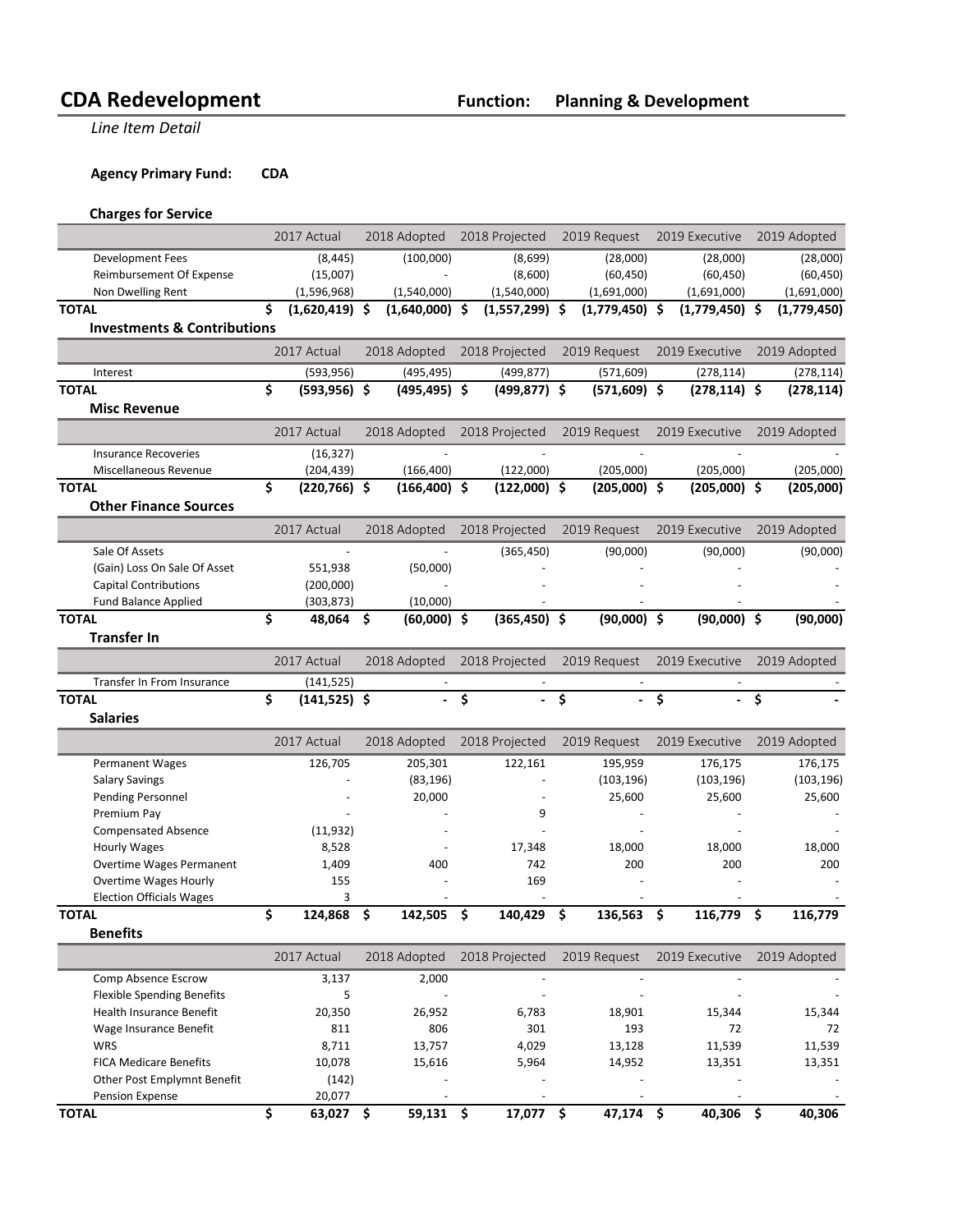**Line Item Detail** 

# **Agency Primary Fund: CDA**

# **Supplies**

|                                     | 2017 Actual     | 2018 Adopted       | 2018 Projected     | 2019 Request  | 2019 Executive |    | 2019 Adopted |
|-------------------------------------|-----------------|--------------------|--------------------|---------------|----------------|----|--------------|
| Postage                             | 52              | 200                | 230                | 100           | 100            |    | 100          |
| <b>Work Supplies</b>                | 2,153           | 1,000              | 1,000              | 1,000         | 1,000          |    | 1,000        |
| <b>Equipment Supplies</b>           |                 | 200                | 200                | 200           | 200            |    | 200          |
| <b>TOTAL</b>                        | \$<br>2,205     | \$<br>1,400        | $1,430$ \$<br>- \$ | 1,300         | \$<br>1,300    | \$ | 1,300        |
| <b>Purchased Services</b>           |                 |                    |                    |               |                |    |              |
|                                     | 2017 Actual     | 2018 Adopted       | 2018 Projected     | 2019 Request  | 2019 Executive |    | 2019 Adopted |
| Electricity                         | 593             | 1,000              | 1,000              | 1,000         | 1,000          |    | 1,000        |
| Water                               | 2,728           | 2,500              | 3,297              | 4,300         | 4,300          |    | 4,300        |
| Stormwater                          | 413             | 500                | 500                | 500           | 500            |    | 500          |
| Cellular Telephone                  |                 | 240                |                    |               |                |    |              |
| <b>Building Improv Repair Maint</b> | 127,911         |                    | 12,021             |               |                |    |              |
| Landscaping                         | 146,737         | 14,000             | 28,099             | 8,000         | 8,000          |    | 8,000        |
| Conferences & Training              | 670             | 3,000              | 50                 | 3,000         | 3,000          |    | 3,000        |
| <b>Appraisal Services</b>           |                 | 2,000              | 1,200              | 2,000         | 2,000          |    | 2,000        |
| <b>Audit Services</b>               | 8,700           | 20,000             | 13,000             | 10,000        | 10,000         |    | 10,000       |
| <b>Legal Services</b>               | 353             |                    |                    |               |                |    |              |
| <b>Management Services</b>          | 720,068         | 572,100            | 572,100            | 610,000       | 610,000        |    | 610,000      |
| <b>Advertising Services</b>         | 120             | 5,000              | 168                | 500           | 500            |    | 500          |
| Other Services & Expenses           | 1,333           | 15,000             | 15,000             | 5,288         | 5,288          |    | 5,288        |
| Property Insurance                  | 38,557          | 36,782             | 38,525             | 39,974        | 39,974         |    | 39,974       |
| <b>TOTAL</b>                        | \$<br>1,048,182 | \$<br>$672,122$ \$ | 684,960            | \$<br>684,562 | \$<br>684,562  | Ŝ  | 684,562      |
| <b>Debt &amp; Other Financing</b>   |                 |                    |                    |               |                |    |              |
|                                     | 2017 Actual     | 2018 Adopted       | 2018 Projected     | 2019 Request  | 2019 Executive |    | 2019 Adopted |
| Principal                           |                 | 797,480            |                    | 669,611       | 669,611        |    | 669,611      |

| ΤΟΤΑL                               | 1.290.321 | 1,486,737 | 1.700.730                | 1,776,460 | 1.509.617 | 1,509,617 |
|-------------------------------------|-----------|-----------|--------------------------|-----------|-----------|-----------|
| <b>Fund Balance Generated</b>       |           | 3.807     | 371.117                  | 372.594   | 399.246   | 399.246   |
| Depreciation                        | 617.567   |           | 615.000                  | -         |           |           |
| PILOT                               | 70.000    | 70.000    | 70.000                   | 110.000   | 110.000   | 110,000   |
| Paying Agent Services               | 3.425     | 2.425     | 3.425                    | 21,860    | 21.860    | 21,860    |
| <b>Bond Notes Issuance Services</b> |           |           | 68,997                   |           |           |           |
| Interest                            | 599.329   | 613.025   | 572,191                  | 602.395   | 308.900   | 308,900   |
| Principal                           | -         | 797.480   | $\overline{\phantom{0}}$ | 669.611   | 669.611   | 669,611   |